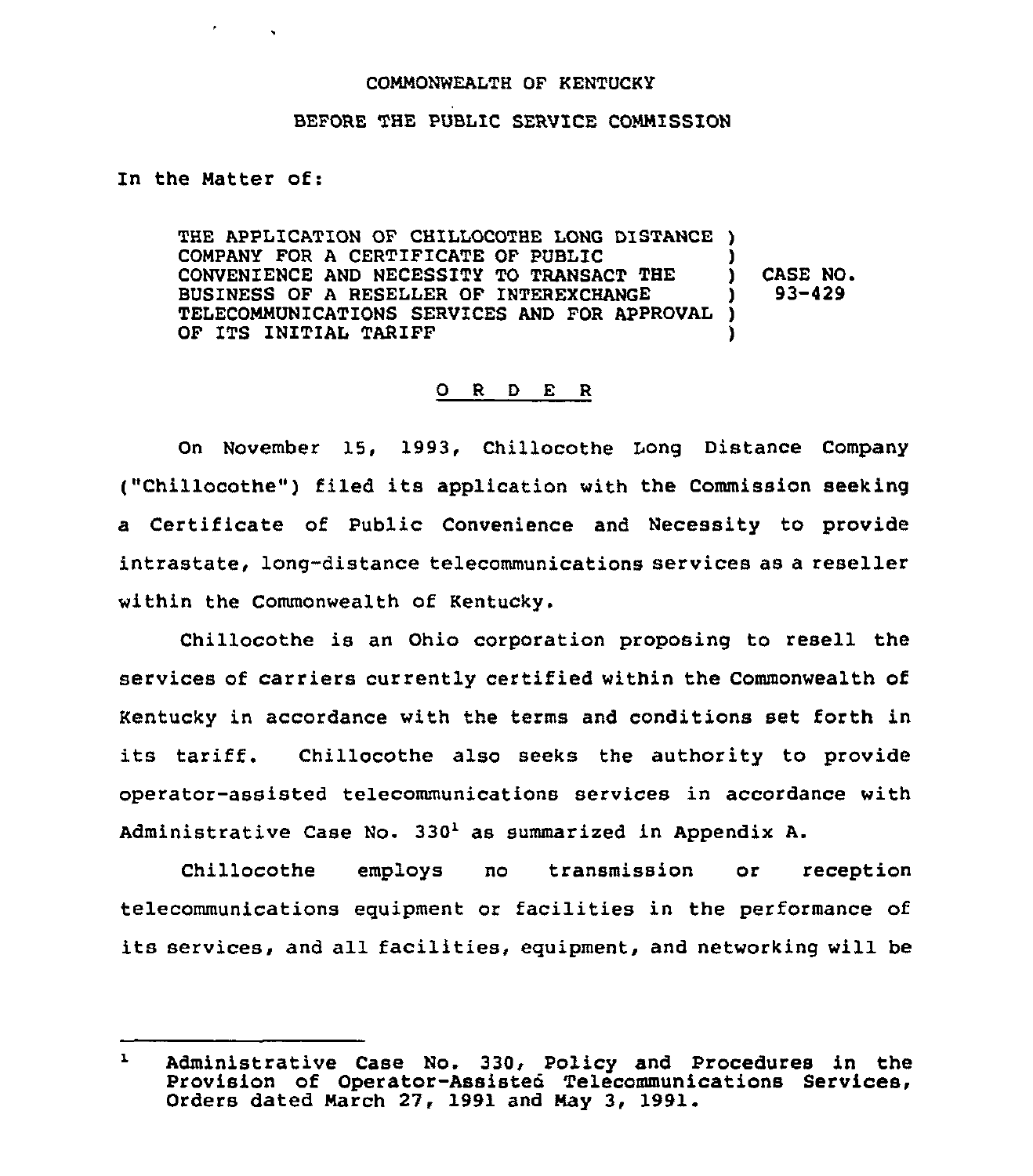provided by the underlying carrier. Chillocothe will not construct any new facilities in the Commonwealth of Kentucky.

 $\epsilon$  and  $\epsilon$  .

The information provided by Chillocothe demonstrates its financial, managerial, and technical capability to provide operator and intrastate, long-distance telecommunications service. The rates proposed November 15, 1993 and amended February 4, 1994 should be approved as the fair, just, and reasonable rates to be charged, with the following xevision:

1) Refer to Original Page No. 25 filed on November 15, 1993. This page should contain language that the late payment penalty will be assessed only once on any bill for service rendered and that any payment shall first be applied to the bill for service rendered.

The Commission, having considered the application, the information provided by Chillocothe, and being otherwise sufficiently advised, HEREBY ORDERS that:

1. Chillocothe be and it hereby is granted authority to provide intrastate, long-distance telecommunications services within the Commonwealth of Kentucky on and after the date of this Order.

2. Chillocothe be and it hereby is granted authority to provide operator service within the Commonwealth of Kentucky on and after the date of this Order.

 $-2-$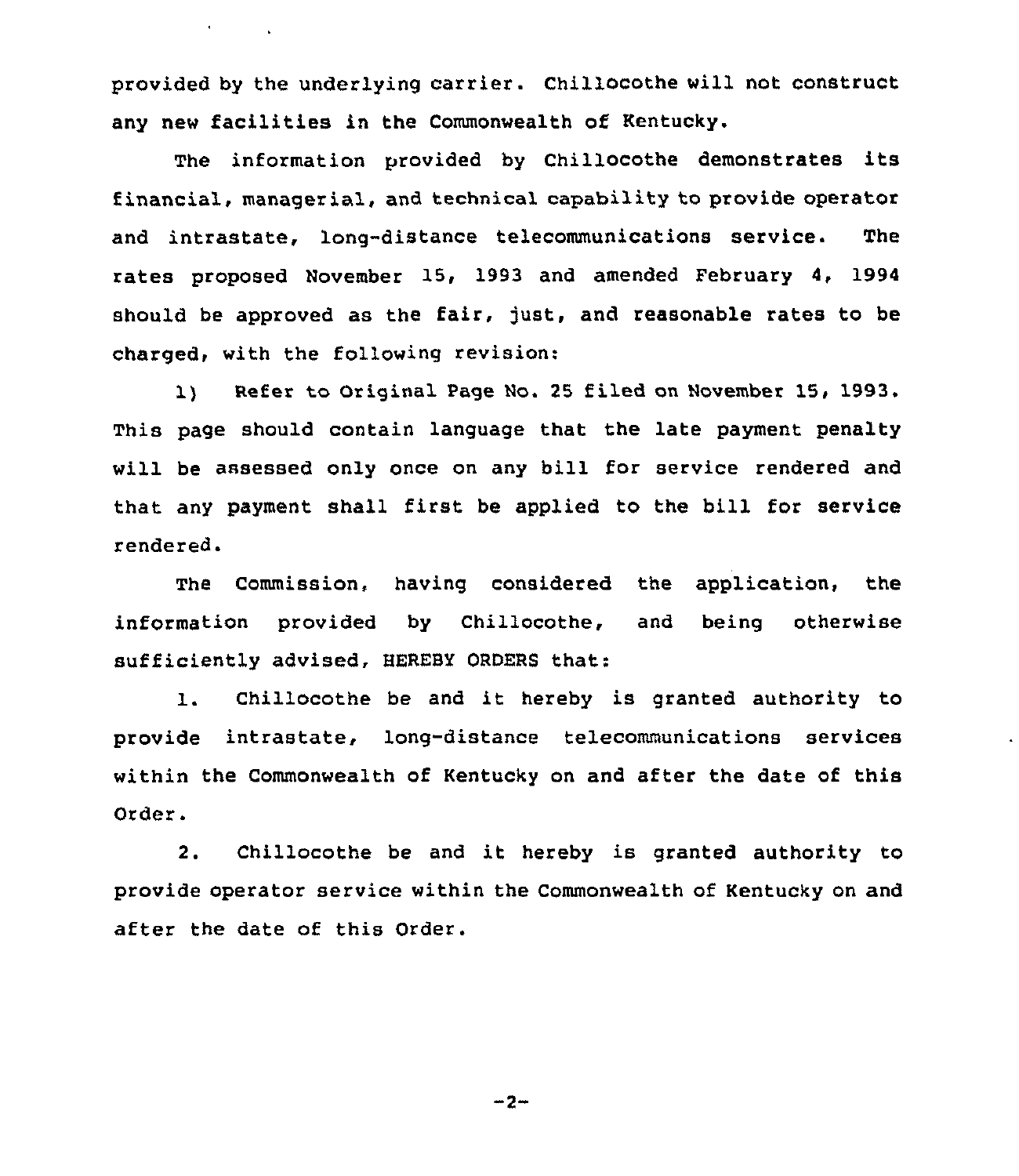3. Chillocothe shall comply with the provisions of the Orders in Administrative Case No 323.<sup>2</sup>

 $\mathcal{A}^{\text{max}}$  and  $\mathcal{A}^{\text{max}}$ 

Chillocothe's authority to provide service in this  $\Delta$ . Commonwealth is strictly limited to those services described in this Order and Chillocothe's application.

5. The rates and charges proposed by Chillocothe are hereby approved, as filed on November 15, 1993 and revised on February 4, 1994, with the exception as stated above.

6. Within <sup>30</sup> days from the date of this Order, Chillocothe shall file its revised tariff sheets in accordance with <sup>807</sup> KAR 5:011, and the restrictions and conditions of service contained herein, as proposed in filings made November 15, 1993 and February 4, 1994.

 $\overline{\mathbf{2}}$ Administrative Case No. 323, An Inquiry Into IntraLATA Toll Competition, An Appropriate Compensation Scheme for Completion of IntraLATA Calls by Interexchange Carriers, and WATS<br>Jurisdictionality, Phase I, Order dated May 6, 1991.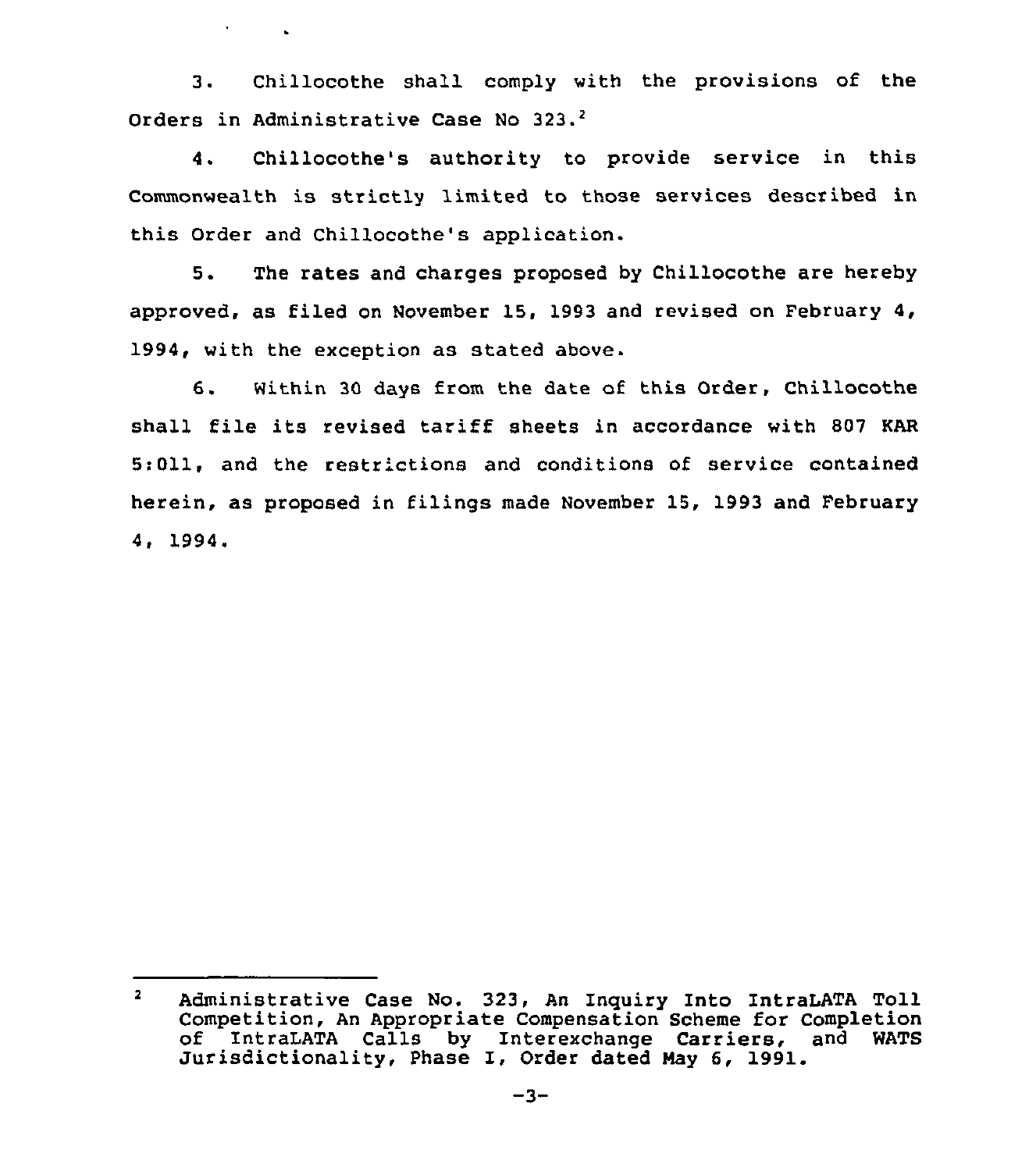Done at Frankfort, Kentucky. this 2nd day of March, 1994.

PUBLIC SERVICE COMMISSION

Chairman ਯ **Chairma** 

 $\frac{1}{2}$  11 11 Comm. oner

ATTEST:

Executive Director

 $\lambda$  and  $\lambda$  .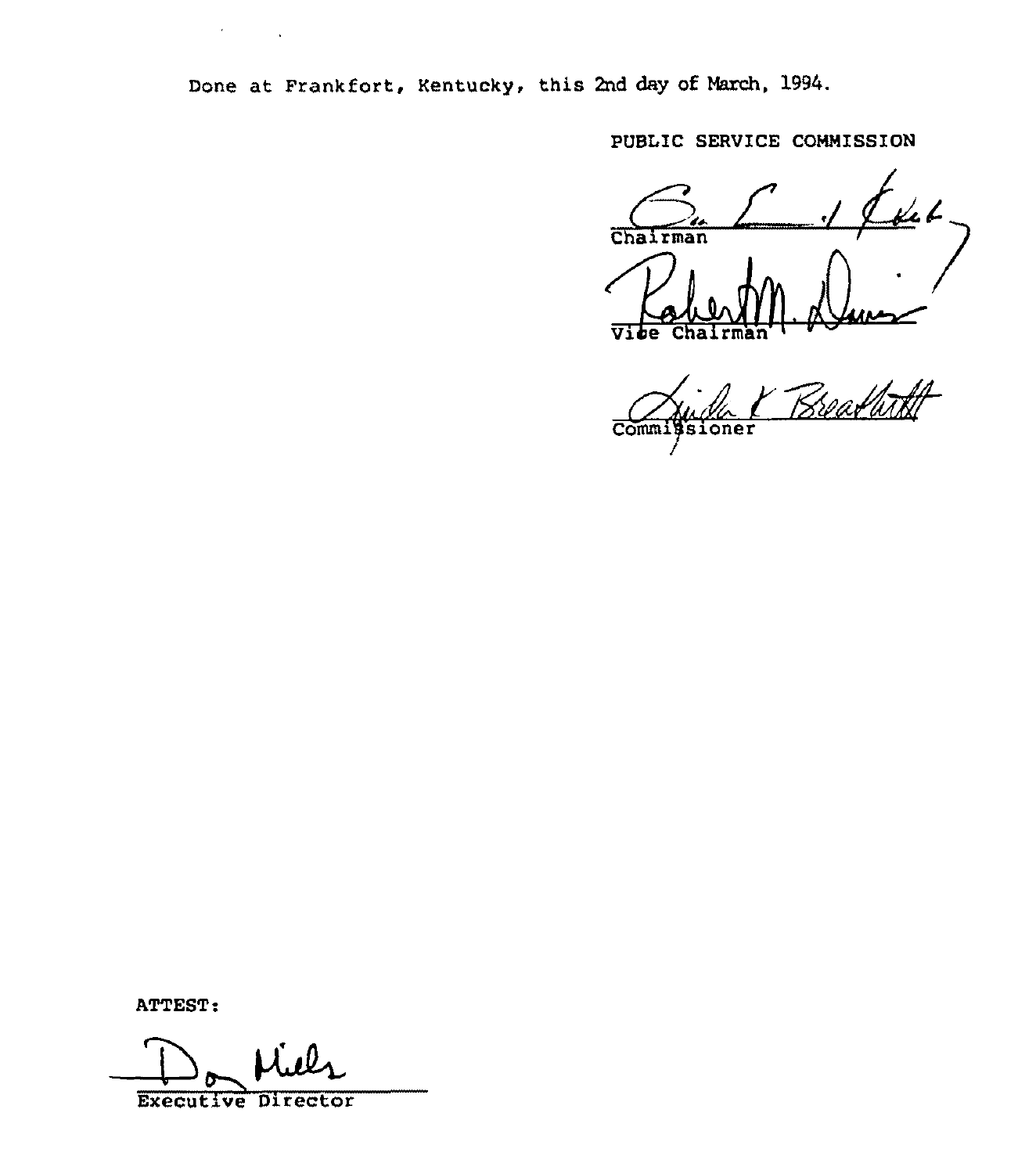## APPENDIX A

APPENDIX TO AN ORDER OF THE KENTUCKY PUBLIC SERVICE COMMISSION IN CASE NO. 93-429 DATED MARCH 2, 1994.

**All Contracts** 

Conditions of Service for the Provision of Operator Services Adopted from Commission Orders in Administrative Case No. 330, Orders Dated March 27, 1991 and May 3, 1991.

(1} Operator-assisted services shall be subject to rate regulation and rates shall not exceed ATaT Communications of the South Central States, Inc.'s ("ATST") maximum approved rates. Maximum approved rates" is defined to mean the rates approved by this Commission in ATST's most recent rate proceeding for measured toll service applicable to operator-assisted calls, as well as the additional charges for operator assistance. Carriers are not permitted to include any other surcharges or to bill for uncompleted calls. Time-of-day discounts shall also be applicable. Carriers are also required to rate calls using the same basis that AT&T uses to rate calls, i.e., distance calculations based on points-of-call origination and termination, definitions of chargeable times, billing unit increments, rounding of fractional units, and minimum usages. When there is any change in AT&T's maximum approved rates, carriers shall file tariffs if necessary to comply with the reguirements herein within 30 days of the effective date of ATaT's rate change.

(2) Except as otherwise indicated in this Order, non-dominant carriers shall be subject to regulation as delineated in the Nay 25, 1984 Order in Administrative Case No. 273 as well as any subseguent modifications to non-dominant carrier regulations. In the event of conflict, the terms of the instant Order shall take precedence, unless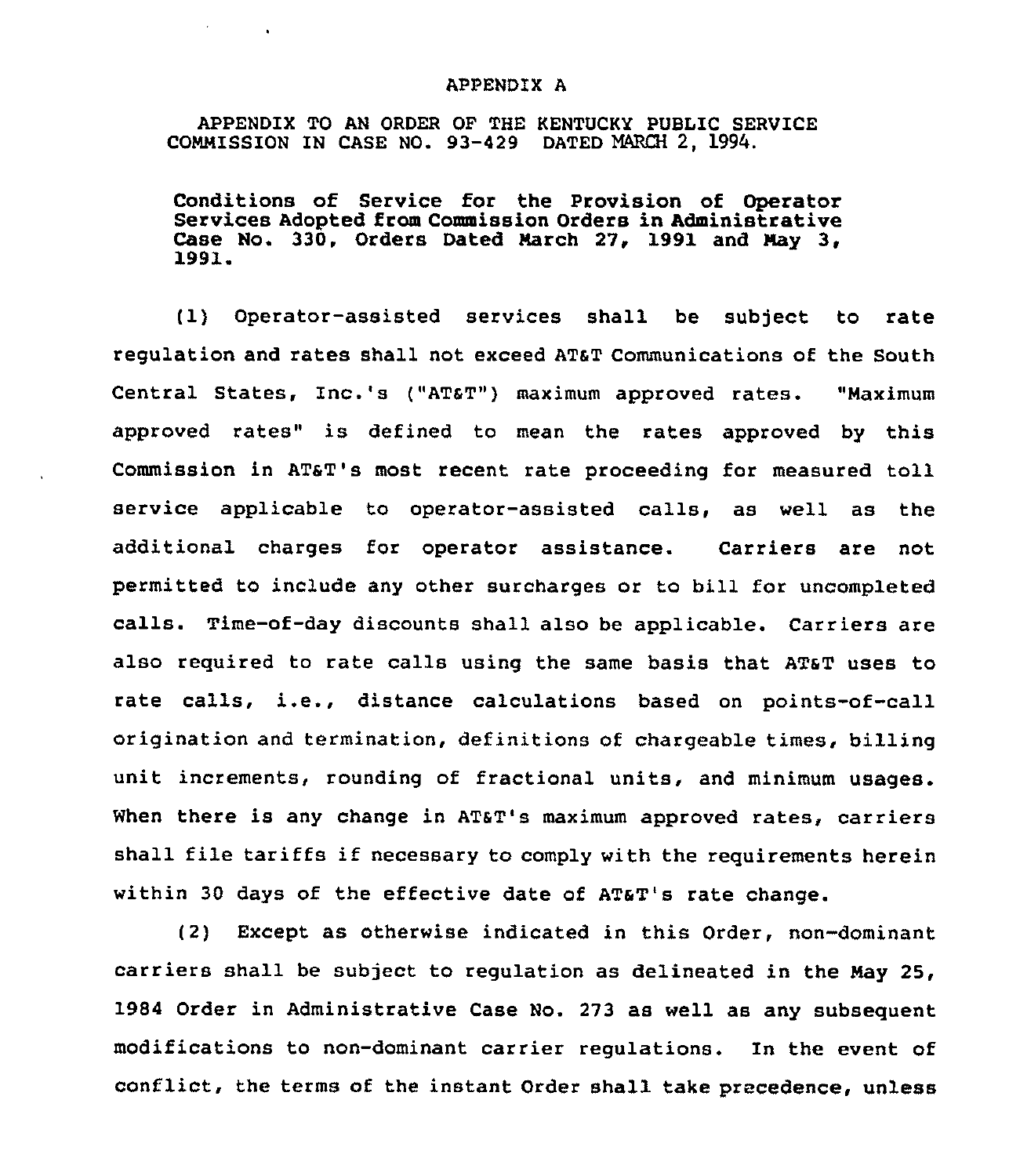a carrier is specifically relieved from compliance with any conditions contained herein.

 $\sigma_{\rm{max}}=0.1$ 

(3) Operator service providers that provide service to traffic aggregators shall not allow access to the operator services of competing carriers to be blocked or intercepted. Blocking and interception prohibitions shall be included in tariffs and all contracts entered into with any traffic aggregator and shall state that violators will be subject to immediate termination of service after 20 days' notice to the owners of non-complying customer premises eguipment.

(4) Traffic aggregator is defined to mean any person that, in the ordinary course of its operations, makes telephones available to the public or to transient users of its premises for intrastate telephone calls using a provider of operator services. Aggregators include hotels and motels, hospitals, universities, airports, gas stations, and non-local exchange carrier pay telephone owners. This definition includes the provision of all non-local exchange carrier pay telephones even if no compensation is paid to the owner of the pay telephone. The residential use of operator services is specifically excluded from this definition.

(5) Access to the local exchange carriers' operators shall not be blocked or otherwise intercepted by traffic aggregators. Specifically, all "0-" calls, that is, when an end-user dials zero without any following digits, shall be directed to the local exchange carrier operators. In egual access areas, "0+" intraLATA calls, that is, when an end-user dials zero and then dials the digits of the called telephone number, shall not be intercepted or blocked. In